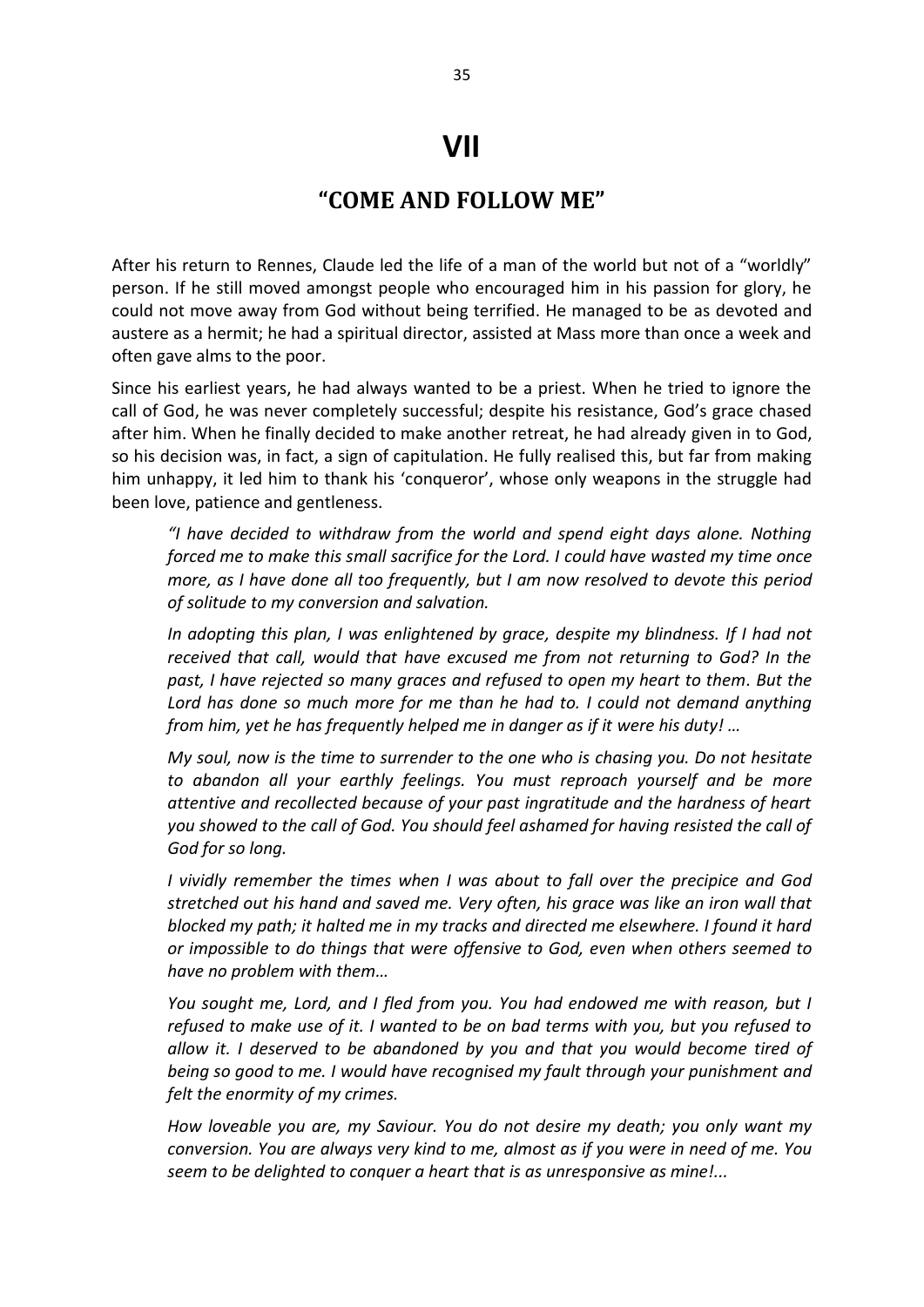*You have wanted to speak to my heart for a long time but I have refused to listen. You tried to persuade me that you wanted to make use of me to carry out your plan, but I refused to believe you …*

*It is now clear that you are determined to succeed. You will continue to assault me during this retreat, but it will be much less difficult for you this time. I have not come here to defend myself but to surrender unequivocally". 1* 

Claude was already determined to be a priest and was burning with enthusiasm:

*"I will show you to those who no longer know you. I understand only too well the confusion of people who have fallen into bad habits, so I will persuade, convince and force them to change their lives, so that you will be praised eternally by those who would otherwise have cursed you." <sup>2</sup>*

The first part of the retreat was devoted to the final ends of this life. The young retreatants were prepared for making their '*Choice'* by meditating on the "*great truths"* of life*.* But Claude had already made up his mind: *"I have everything to fear from my present state; it is not what you want of me, so for the sake of my own salvation, I must accept your plans in*  their entirety.<sup>3</sup> But like all the others making the retreat, he was invited to adopt an attitude of personal indifference to his future state and study his vocation according to the method of St. Ignatius. He gave himself totally to this exercise with which he was already familiar:

*"Since I have no preconceived ideas or prejudices, I must begin once more to examine the inclination and repugnancy that I have for each possible state of life … I want to weigh things up in such a way that when I finally come to a decision, I will know that this is what God wants me to do." <sup>4</sup>*

Having examined his own temperament, he set about deciding between monastic life, the secular clergy and life in the "world". For reasons we have already seen, he had no hesitation in rejecting monastic life. In conversation with his soul, he said: *"You say that you are indifferent to all states of life, but you are not as indifferent as you imagine: monastic life has no attraction for you…" <sup>5</sup>*

He then looked at the option of becoming a secular priest: "*I know you are very much inclined to the ecclesiastical state and it would seem that of the three states of life, this is the one that would appeal to you the most".* If he decided on this, he could convert souls to God and live a life of virtue more easily. He could rely on the grace of God to reduce those faults which might prevent him from becoming a holy and faithful servant.

After further meticulous examination, the obstacles seemed to melt away and there was every indication that this was the right path for him to follow:

1

<sup>1</sup> Koren : *"The Spiritual writings of Father Claude Poullart des Places: On the Truths of Religion",* p. 45

 $<sup>2</sup>$  Koren: ibid., P. 63.</sup>

 $3$  Koren: p. 75.

<sup>4</sup> Koren: p. 93.

<sup>&</sup>lt;sup>5</sup> Koren: p. 99.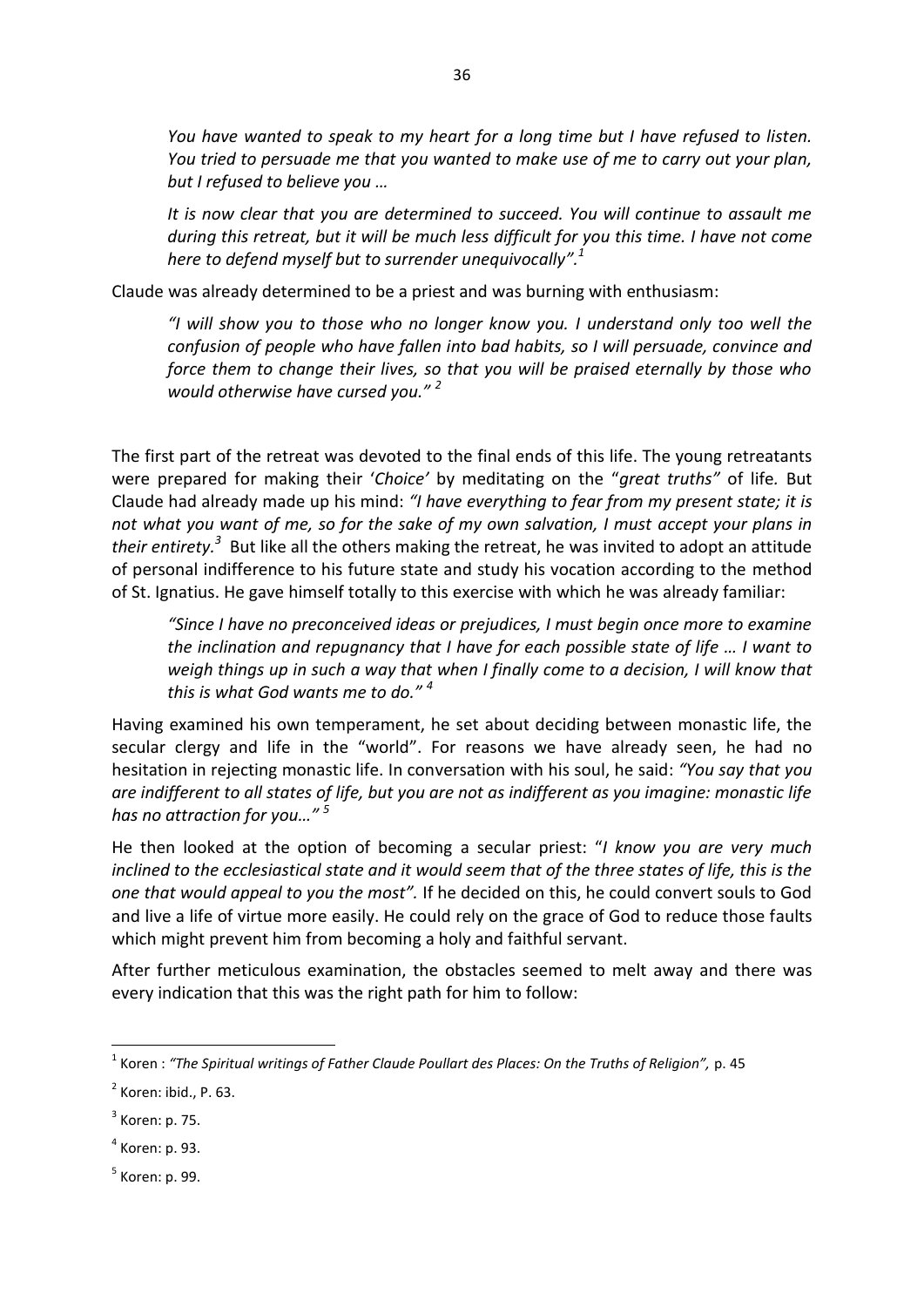*"The desire I have always had to serve the Church since I was a child, my love for the poor and my respect for sacred things, my attraction to virtue and a thousand other reasons lead me to conclude that this kind of life would fit me well".<sup>1</sup>*

Does all this mean that he had finally found the way he should follow? Not quite. He took more time to consider the careers which were available to him in the outside world. With his sentimental character, he seemed to enjoy dissecting the traces of indecision that still remained. Addressing his heart once more, he continued:

*"I have to agree that you are more inclined towards the ecclesiastical than the monastic state. I can see that your inclination is much stronger towards that direction, in spite of the indecision that makes you waver between so many choices. If I did not know you so well, I would soon consent to your wishes, but would you agree if I said: 'I want to satisfy you; let us say goodbye to the world for ever, let us now opt for the Church, let us now completely renounce the other states of life? '*

*I realise that you still have some attachment to the world and that you would like more time to think it over. But one moment you want everything and in the next you want nothing. You come up with a thousand reasons why I should embrace the ecclesiastical state and the next moment, you still ask for more time to mull it over. You still have some love for the world and this is preventing you from coming to a decision; all these options suit you and all could give you some satisfaction. If I go through the list, you are attracted to each one in turn. I still do not know what are your views when you look at the world. At the end of all this, I will try to force you to make a choice." <sup>2</sup>* 

Claude was not attracted by the military or financial world. A position in the service of the King would perhaps be to his taste but he felt that his character was too accommodating to resist the temptations of the court. Neither would his parents agree to such a plan. Of all the possibilities in the secular world, he devoted most time to considering the legal profession. He found it very attractive but he felt that the hesitations of his conscience could be overcome or, at least, that they would grow less over the years.<sup>3</sup>

The time for a decision had arrived. In the dialogue with his heart, Claude showed a strong preference for the ecclesiastical state. From the start of the retreat, he recognised that God wanted to use him to accomplish his holy will. He had promised God that he would make him known to those who had drifted away from him. So his conclusion comes as something of a surprise: he decides to follow the advice of his spiritual director.

∞

*"I must turn to you, my God, to ensure that I follow your will in this matter. I want to be guided by your wisdom. Destroy the many attachments that I have to worldly things. Once I have made a decision, let my only thought be to please you. Since I cannot reach a decision, I will put the matter to your representative, hiding nothing. Help me to find an 'Ananias' who* 

**.** 

 $<sup>1</sup>$  Koren: p. 104.</sup>

 $<sup>2</sup>$  Koren: p. 105.</sup>

 $3$  Koren: pp. 109, 111.